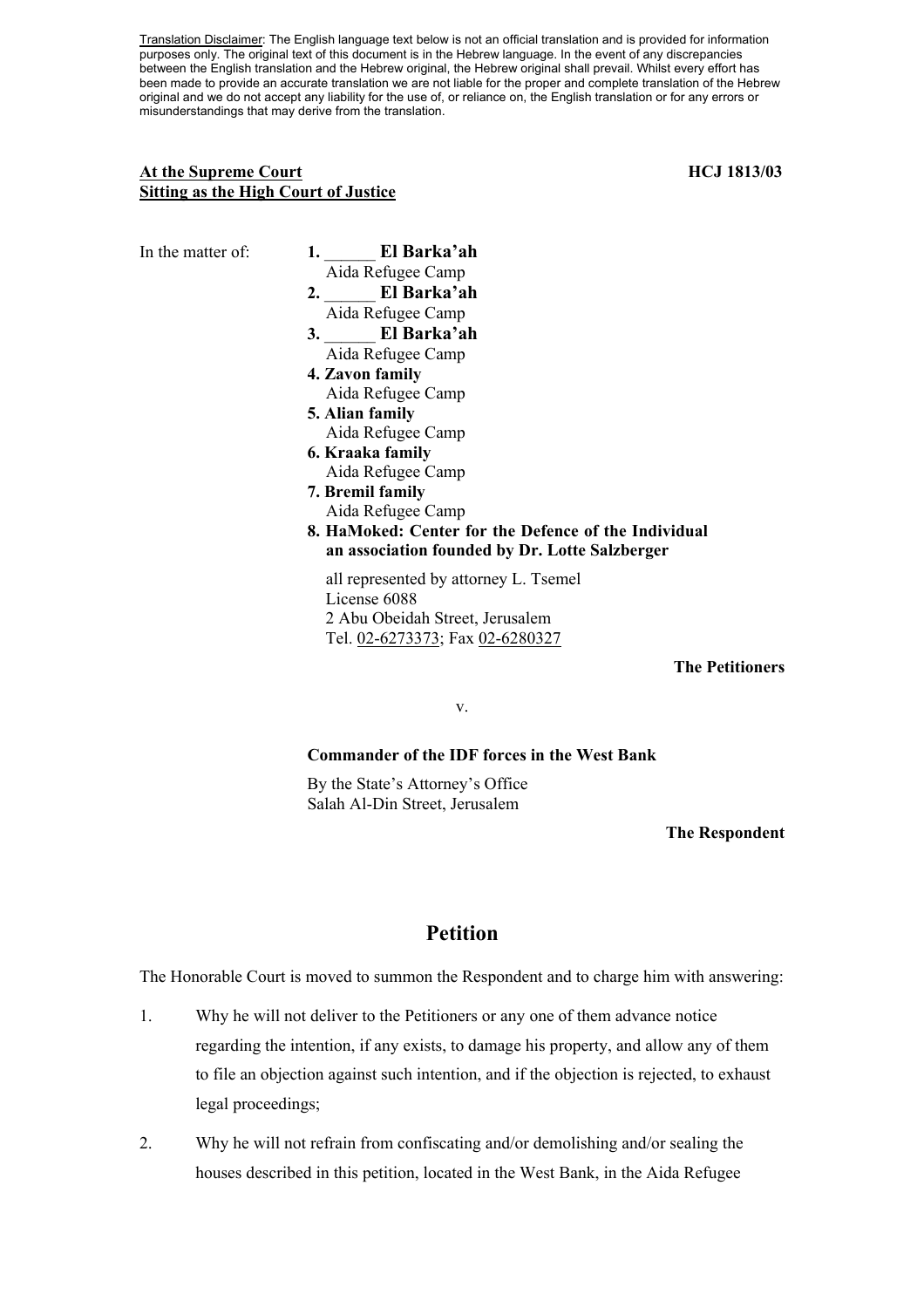Camp, the region of Bethlehem, and inhabited by Petitioners 1-7 as well as other families. In one of the apartments, Petitioner 1's apartment, Petitioner 1's son,

El Baraka'ah, who is claimed to be wanted for an attack in Gilo on 18 June 2002, resided with him.

## **The Honorable Court is moved to render this order nisi absolute.**

### **As interlocutory relief:**

**The Honorable Court is moved to order the Respondent to refrain from performing any act on the houses which are the subject matter of this Petition, pending the conclusion of all the proceedings in the Petition.** 

#### **The Grounds for the Petition are as follows:**

1. Petitioner 1 is the father of a 26-year old detainee, \_\_\_\_\_\_\_\_\_\_\_\_ **El Baraka'ah**, who is currently at Ramla prison, since 26 July 2002. He is suspected, insofar as the Petitioners know, of involvement in an attack on a bus in the neighborhood of Gilo, which took place, as aforesaid, on 18 June 2002. He has not yet been tried.

Petitioner 1 is the father of Petitioners 2,3 whereas Petitioners 4,5,6,7 are families whose houses are attached to the house of Petitioners 1,2,3.

Petitioner 8 is a legally registered association which protects human rights in the occupied territories.

2. On 13 February 2003, at 00:30, GSS [General Security Service] and IDF forces entered the house of Petitioners 1,2,3 and removed all the inhabitants of the fourstorey house from their various apartments. When the house, including all the apartments thereof, was empty of its inhabitants, and in the absence of the latter, they conducted a "search" therein, which was in fact a deliberate rampage. They also took measurements in the house and filmed the entire house with a video camera, took pictures of inhabitants of the house with a regular camera and prepared a list of names. They stayed in the house until 03:30.

# *Pictures documenting some of the destruction caused by the IDF and GSS people are attached hereto as Exhibit A.*

**The arrivals notified the inhabitants of the house that they were not, under any circumstances, to go back to using any one of their apartments, and that the house was to be demolished.** 

The GSS people and IDF soldiers who arrived at the house *did not inform its inhabitants of any order discussing the demolition or sealing thereof, not to mention*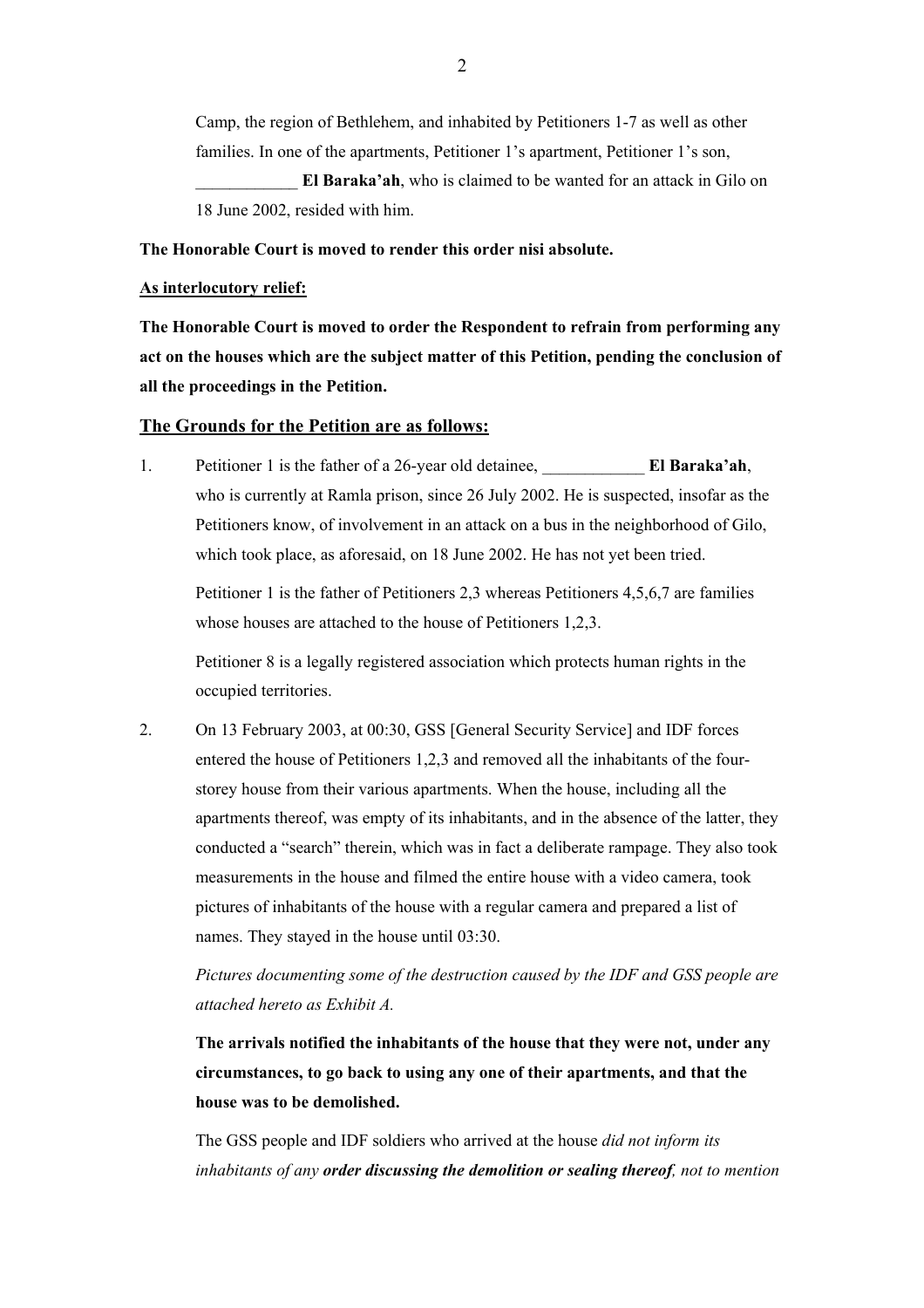*any notice informing the Petitioners of their right to file any objection against the decision.* 

3. Following the destruction in their houses and the IDF soldiers' decisive announcement, Petitioners 1-3 and their families frantically cleared all the apartments in the building and, in the cold wintry weather typical of Bethlehem, slept outdoors, waiting for disaster to strike.

Only many days later did they find the way to Petitioner 8, and on Friday night presented their situation thereto.

It should be noted that only thanks to the humanity of the Deputy Legal Advisor in Bet El, Lieutenant-Colonel Yair Lotshtein, who was attentive and ready to help as always, were the Petitioners granted a night of peace, since the undersigned was promised that there was no intention of demolishing the house, including its apartments, during the Sabbath.

4. The judgment often referred to by the Office of the State Attorney in its answers to the petitions regarding demolition of houses is HCJ 6696/02, in which the Court, by its Honorable Chief Justice, determined, *inter alia*, that "as a rule, the petitioners should be given advance notice and the opportunity to voice their claims… There is an exception to this rule…".

This Petition discusses **the general rule and not the exception**. Nevertheless, the Petitioners were given no advance notice of an intention to damage their houses, nor any opportunity to object to such intention.

6. [*sic*] The Petitioners shall claim, already at this preliminary stage, that *no exception should be applied to their case*. The origin and force of the exception derive from a temporary situation in which the IDF enters a certain region in the occupied territory by surprise, in order to demolish houses, and in certain cases, foreknowledge of the timing of the army's entry to the site, so it is claimed, may prepare the violent forces of resistance and enable them, due to the advance warning, to prepare for and thwart the demolition of the house, or to place a trap therein.

These arguments may have been valid as of the time they were written, approximately one year ago. However, since then far-reaching changes have occurred in the field, and the IDF has, in effect, complete and utter control of the entire West Bank region. There is no Palestinian freedom of action to speak of in any area, the classification of different areas with different levels of control is entirely inoperative, and the same control is exerted over all areas.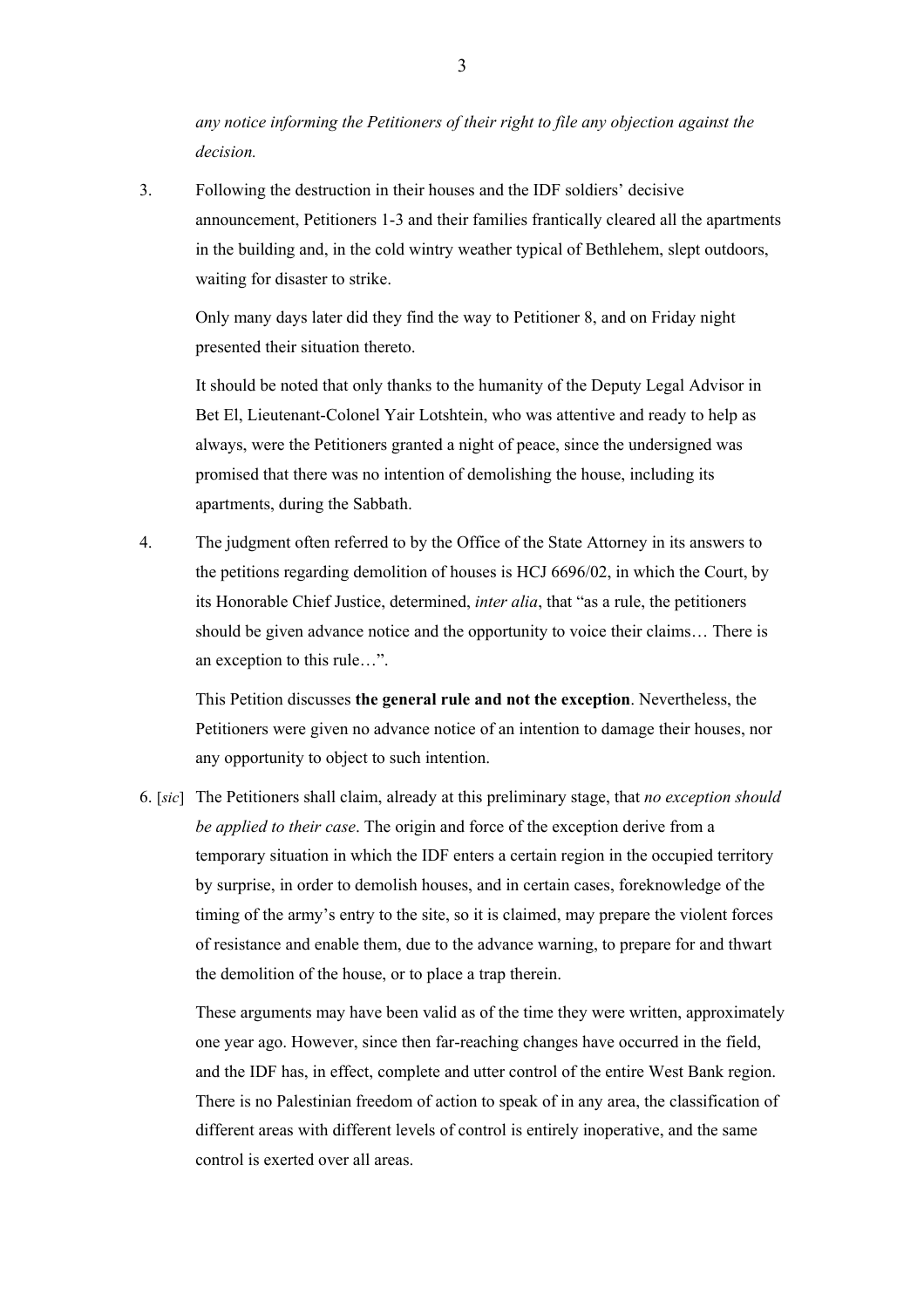7. Furthermore - **The main element in the case before us is the fact that the IDF soldiers and the GSS people** *arrived in full force at the Petitioners' house. They treated the said house as their own***, and** *orally* **notified the Petitioners' families of their intention of demolishing the entire house.** They stayed *fearlessly* in the house for three and a half hours, while damaging everything that came into their hands. **Afterwards they left the house and did not return thereto until the time of writing of this petition. In other words, no fear that justified the** *exception* **pursuant to the decision of the Honorable Court, by its Chief Justice, is applicable to this case.** 

A proper hearing can be held, the Petitioners can be given the right to voice their arguments in full, and there will be no need to rush.

The Respondent cannot claim that he was searching for any wanted persons in the house, since the main wanted person has been in prison for seven months!

8. The family member, who is the subject of the threat, was arrested *seven months* ago. Had there been any urgency in the acts of environmental punishment which the Respondent is seeking to inflict, he could have implemented the same long ago and over a period of seven months. The passage of time, in itself, attests to the flagrant trampling of the cited court decision by the Respondent and his representatives.

The manner in which the Respondent's representatives and [the] GSS people behaved during their stay in the house attests to the extreme crudeness of those who are fed up with others' personal or property rights, and whose sole intention is to rain terror on peaceful civilians.

The Petitioners shall claim that even if a reasoned and legally justified decision to damage real estate of the detainee's family is eventually formulated, the Respondent's lawlessness, the behavior of his people, the arbitrariness of their action and their disregard for the Supreme Court's decisions are, in themselves, enough in order to annul and invalidate any such damaging of property.

#### **The house which is the subject of the petition:**

9. The house is located in the Aida Refugee Camp, and as such, **is the property of the UN Relief and Works Agency**. The families of Petitioners 1-8 [*sic*] are refugee families who, over the years, expanded the original apartments which were issued to them by UNRWA, and built above them continuation apartments for the family members.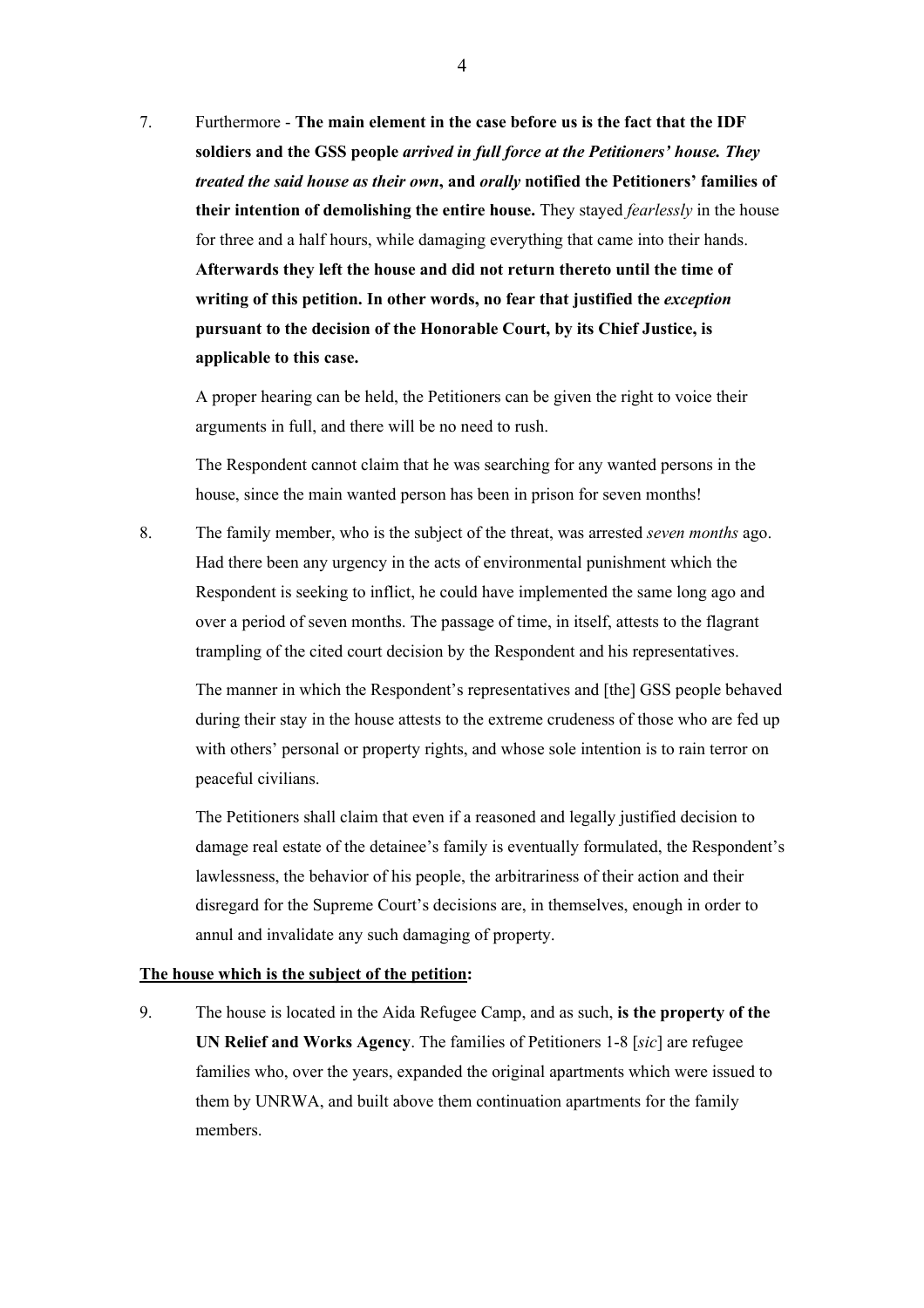10. The detainee 's residence – one apartment on the first floor. In this apartment live Petitioner 1, approximately seventy-five years of age, who was widowed approximately three years ago and his son , who is under arrest.

On the second floor – an apartment of three rooms, a restroom and a kitchen, live Petitioner 2 and his family.

On the third floor – a similar apartment, live  $\qquad$ , Petitioner 3, his wife and his seven children.

Neighbors' house on the north – on the northern side, attached to the house of Petitioners 1-3, there is a three-storey house with four apartments, in which Petitioners four family resides.

Neighbors' house on the south – on the southern side there is a house attached to the house of Petitioners 1-3, a single story house belonging to Petitioners 5 family.

Neighbors' house on the east – on the eastern side, attached to the house of Petitioners 1-3, there is a two-storey house which is the house of Petitioners 6 family. On that side there is also another attached two-storey house, in which two of Petitioners 7 families live.

11. Due to the lack of complete knowledge as to what the Respondent intends to do with the house, there is currently no engineering opinion to inform of the measure of the foundations of the house itself and of neighboring houses. **Such an opinion is essential in any event and against any intention of damaging the house in any way whatsoever**.

#### **The nature of the damage to the house**

12. The tenants of the entire house, who awoke after midnight to find the IDF soldiers in their homes, neither know nor can know how the Respondent intends to damage the house. Obviously, nobody has bothered to inform them of the nature and scope of the damage.

**A principal argument in this petition is the argument that the Respondent** *is not entitled* **to damage the house at all, according to any international and moral standards which prohibit collective punishment. However, also according to the case law that has developed in this Honorable Court, the Respondent has no permission at all to damage any one of the apartments, which exist in any one of the floors of the entire building,** *except, prima facie, the residential apartment of the detainee himself, if and after violent acts that are ascribed to him are proven against him* **by suitable proof**.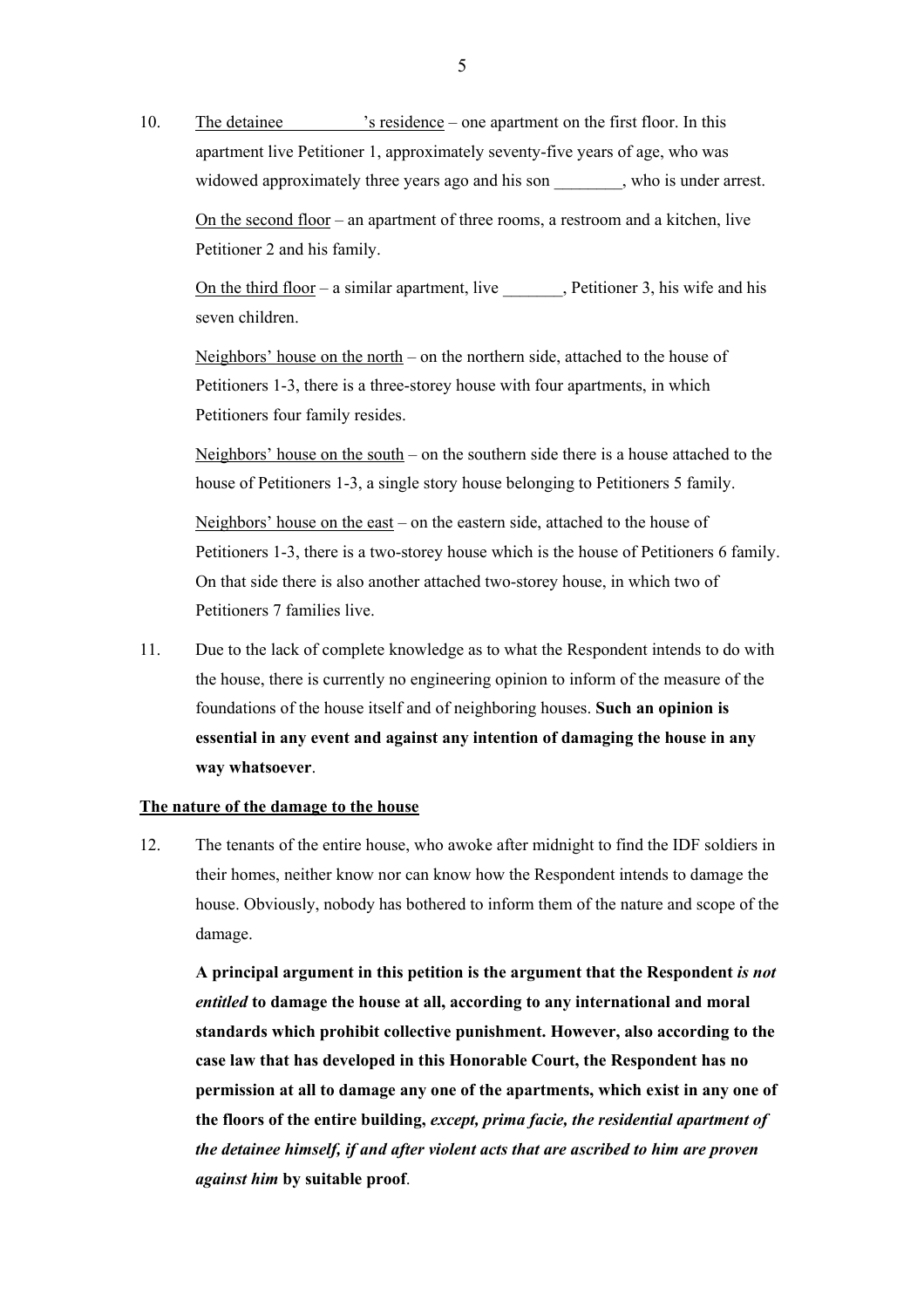13. That would be a case of *sealing the apartment on the first floor, and only that apartment*. Decisions in this spirit have been made also in cases of multiple-attack saboteurs, such as the Silwan squad.

Also in the case of an intended sealing, the Petitioners shall claim that first and foremost, the *engineering* possibility of such an act has to be checked, and only after it is approved, can the need and justification for such sealing be looked into.

#### **There is no justification for collective punishment**

14. Much ink has been spilled on the principles underlying the opposition to collective punishment, and on its pointlessness; moreover, in this specific context, with regard to the Petitioner's family, there is no justification for such punishment.

A summary of the criteria for demolition and confiscation considerations, from which inferences can be made regarding confiscation and sealing, may be found in HCJ 2772/92 *Al-A'marin v. IDF Commander in Gaza Strip, Piskei Din* 46(3), 693. On p. 700, the Honorable Justice Bach lists, among the relevant factors for the military commander's decision:

- **a. What is the seriousness of the acts attributed to one or more of those living in the building concerned,**  *with regard to whom there is definite evidence that they committed them***?...**
- **b. To what extent can it be concluded that the other residents, or some of them, were aware of the activity of the suspect or the suspects, or that they had reason to suspect the commission of this activity?... The factual position in this regard may influence the scope of the commander's decision.**
- **c. Can the residential unit of the suspect be separated in practice from the other parts of the building? Does it, in fact, already constitute a separate unit?**
- **d. Is it possible to destroy the residential unit of the suspect without harming the other parts of the building or adjoining buildings? If it is not possible, perhaps the possibility that sealing the** *relevant* **unit is sufficient should be considered?**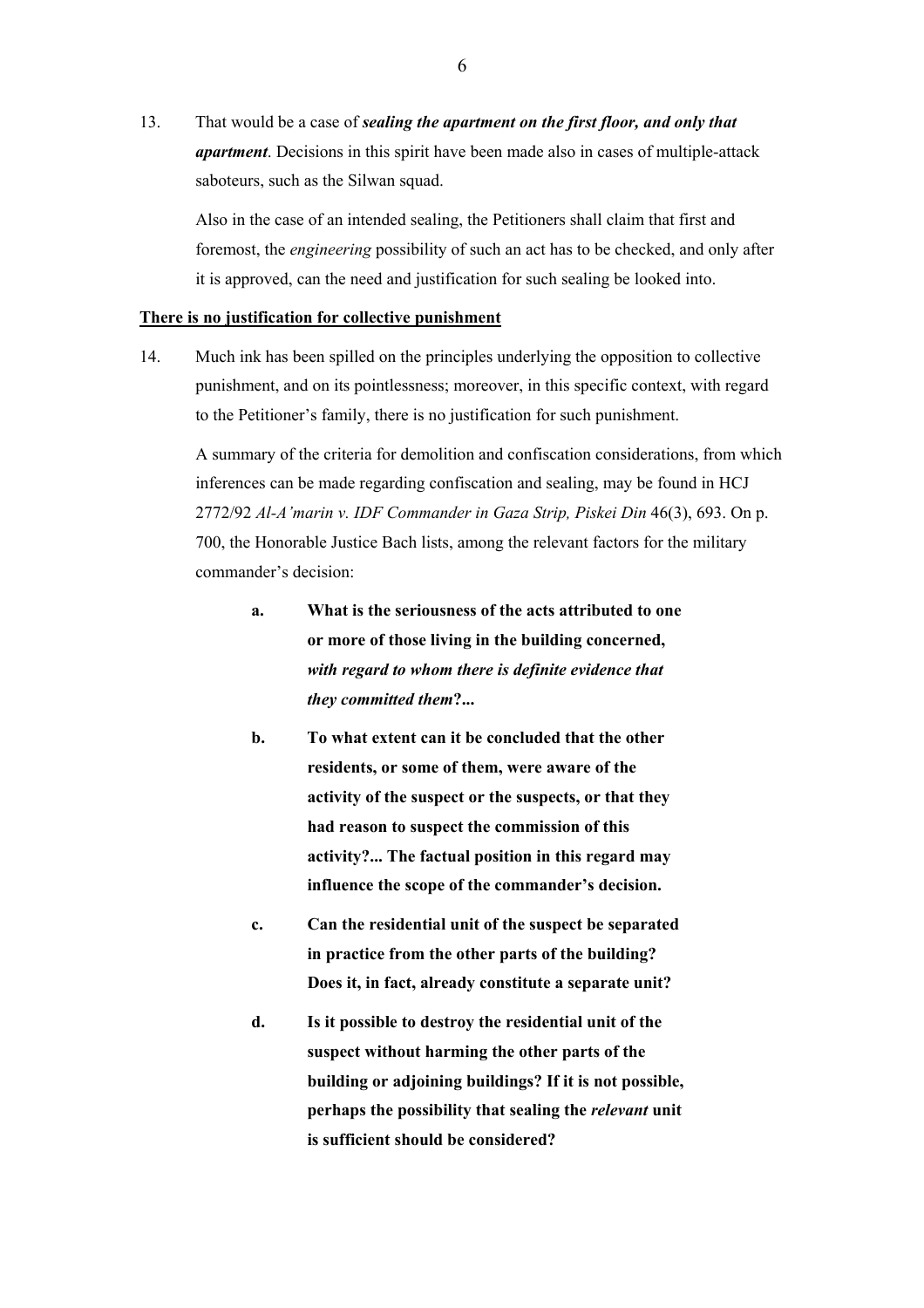- **e. What is the severity of the result arising from the planned destruction of the building for persons who have not been shown to have had any direct or indirect involvement in the terrorist activity? What is the number of such persons and how closely are they related to the resident who is the suspect?**
- 15. According to these criteria the house should not be damaged, and at most, following a substantial amount of factual and legal assumptions, it would be possible to seal the wanted person  $\cdot$  s apartment.

# **The illegality of the act of damaging the house**

- 16. The Honorable Court will be moved to receive separate complementary legal arguments on the damage to the house, which have been omitted from this petition owing to the haste in which it was written.
- 16. [*sic*] This petition is accompanied by an affidavit by the Petitioners' counsel, on the contents of the petition, which was taken from Petitioner 2 on the telephone. The affidavit further states that the power of attorney that was given to Petitioner 8 by Petitioner 2 refers also to all the other Petitioners, his family members and neighbors, who might be harmed as a result of the acts of his family member.
- 17. All of the Petitioners neither support nor encourage the acts attributed to the detainee, and they have no connection with such acts.
- 18. With regard to the exhaustion of administrative remedies: due to the extreme urgency of the matter in itself, which is accompanied by the intimidating behavior of the soldiers and GSS people in the Petitioners' home, the undersigned has notified the Respondent's representative of her intention to file a petition on the matter on Friday night. Out of consideration, as aforesaid, it was agreed that the petition be filed on Sunday morning, and there will be no need to trouble entire systems after the beginning of the Sabbath.

If a commitment will be given by the Respondent that no harm will come to the house and to the neighbors' houses, without advance orderly notice, the granting of an opportunity to file an orderly objection and upon rejection thereof, to file a petition – the Petitioners will be willing to withdraw their petition.

In view of the aforesaid, the Honorable Court is moved to issue orders as requested.

7